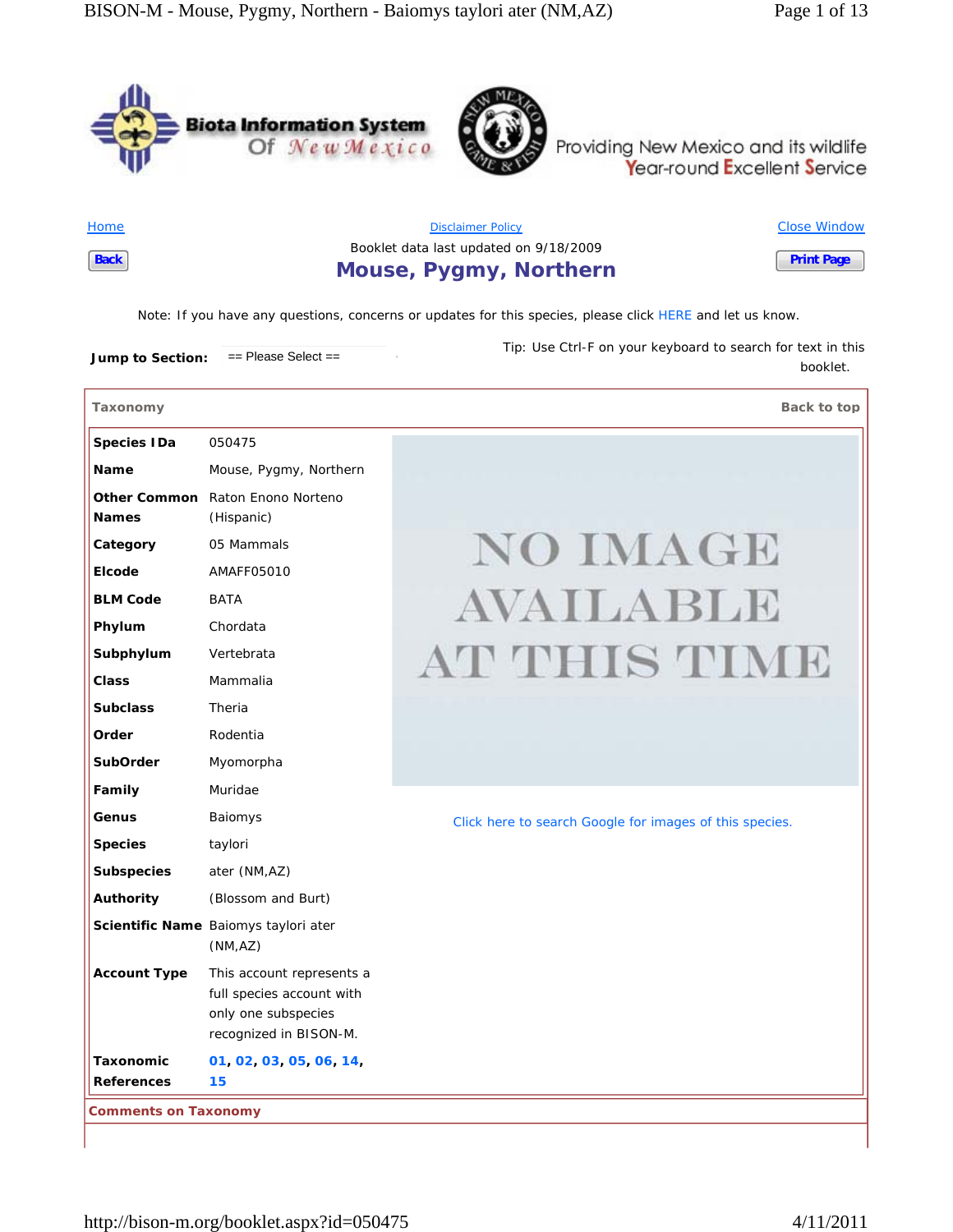There is confusion on how to classify Old World mice and rats, the New World mice and rats, and the microtines. The tendency is to regard all three groups as subfamilies of one family - Muridae. But for the purposes of the New Mexico system the Old World mice and rats will be placed in the family Muridae, and the New World (and a few Old World) mice and rats will be placed in the family Cricetidae.**\*05, 06\***

| <b>Legal Status</b> (section updated on 9/1/2009) | Back to top |
|---------------------------------------------------|-------------|
|                                                   |             |

| <b>Status</b>                                          | <b>References</b> |
|--------------------------------------------------------|-------------------|
| USFS Sensitive: Region 3 (NM,AZ)                       | 30                |
| State NM: Provides limited protection                  | 04, 29            |
| State NM: Species of Greatest Conservation Need (SGCN) | 29                |
| State NM: Not a Game Species                           | 04                |
| Heritage Global: Apparently Secure (G4)                | 29                |
| Heritage Global: Demonstrably Secure (G5)              | 29                |
| Heritage NM: Imperiled in NM (S2)                      | 26                |
| Heritage AZ: Uncommon or Restricted in AZ (S3)         | 10                |
| Heritage Ranking: Taxon Tracked by Heritage Program    | 19                |
| Heritage Ranking: See comments                         | 10                |
|                                                        |                   |
| Concern                                                | <b>References</b> |
| No Data Submitted                                      |                   |

#### **Comments on Legal Status**

1995: Baiomys taylori was listed under the Natural Heritage Global Rank "G4G5" (Global Rank not definitive -- between G4 and G5) ("G4" = "Apparently Secure"; "G5" = "Demonstrably Secure") (AGFD, 1995) **\*10\***.

This listing was made on May 19, 1987 (NMNHP, 1997) **\*26\***.

Baiomys taylori ater was listed under the Natural Heritage Global Rank "G4" and "G5" ("G4" = "Apparently Secure") ("G5" = "Demonstrably Secure") (NMDGF, 2006) **\*29\***.

1995: The species, Baiomys taylori, was being "Watched": data were being passively accumulated and entered into manual files by the Heritage Program (AGFD, 1995) **\*10\***.

2007: U.S. Forest Service included the species Baiomys taylori ater on its region 3 sensitive species list (USFS, 2007) **\*30\***.

NEW MEXICO 1996: The species, Baiomys taylori, was listed by a New Mexico Natural Heritage Program list as "Tracked": data were being actively accumulated and entered into computerized and manual files by the Heritage Program (NMNHP, 1996) **\*19\***.

1997: The full species Baiomys taylori was listed under the Natural Heritage NM State Rank "S2" ("S2" = "Imperiled") on August 5, 1991 (NMNHP, 1997) **\*26\***.

2006: Baiomys taylori was identified as a species of greatest conservation need in the Comprehensive Wildlife Conservation Strategy for New Mexico (NMDGF, 2006) **\*29\***.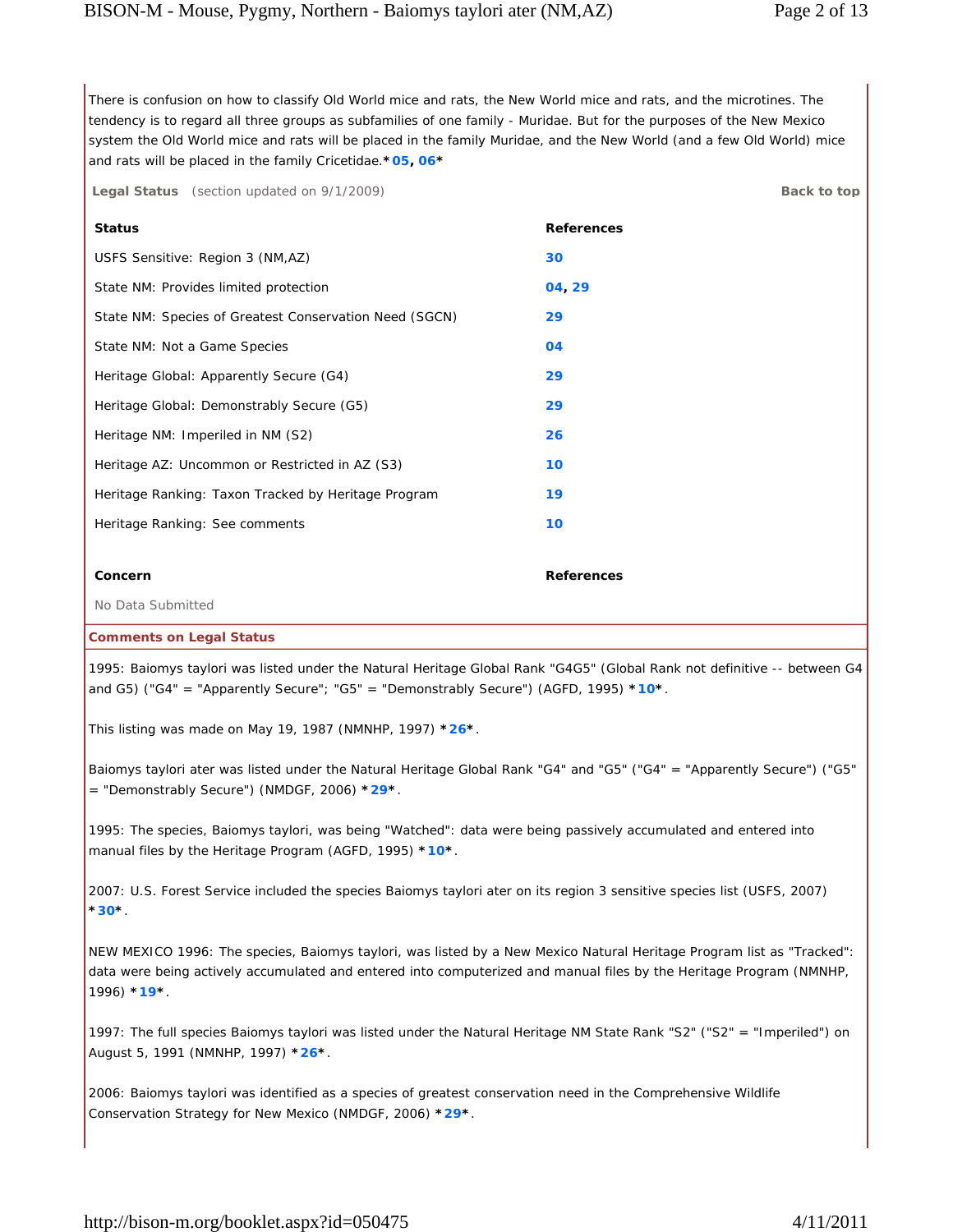2007: U.S. Forest Service included the species Baiomys taylori its region 3 sensitive species list (USFS, 2007) **\*09\***.

2006: Baiomys taylori ater was listed under the New Mexico Chapter 17 status "Provides limited protection" (NMDGF, 2006) **\*29\***.

ARIZONA 1995: Baiomys taylori was listed under the Natural Heritage Arizona State Rank "S3" ("S3" = "Uncommon or Restricted") (AGFD, 1995) **\*10\***.

## **Comments on Population Trends and Threats**

No Data Submitted

#### **Comments on Cultural Importance**

No Data Submitted

**Species Distribution** (section updated on  $9/18/2009$ ) **Back to top** 

| <b>State</b>           | References |
|------------------------|------------|
| NM: Extant             | 01         |
| AZ: Extant             | 10         |
| TX: Species occurs(ed) | 13         |
| OK: Species occurs(ed) | 17         |

#### **New Mexico County Occurrence**

| County     | Data | Season | Regular | Abundance | <b>Behavior</b> | <b>References</b> |
|------------|------|--------|---------|-----------|-----------------|-------------------|
| Hidalgo    |      |        |         |           |                 | 01 08 30 31       |
| Luna       |      |        |         |           |                 | 31                |
| New Mexico |      | Yr-Rnd | Regular |           | <b>Breeds</b>   | 12                |

## **Accident County Occurrence**

No Data Submitted

#### **Historical County Occurrence**

No Data Submitted

## **Expected County Occurrence**

No Data Submitted

**Hydrological Area**

## **Arizona County Occurrence**

| County  | Data | <b>References</b> |
|---------|------|-------------------|
| Cochise |      | 21                |
| Graham  |      | 21                |
| Navajo  |      | 21                |
| Pima    |      | 21                |
|         |      |                   |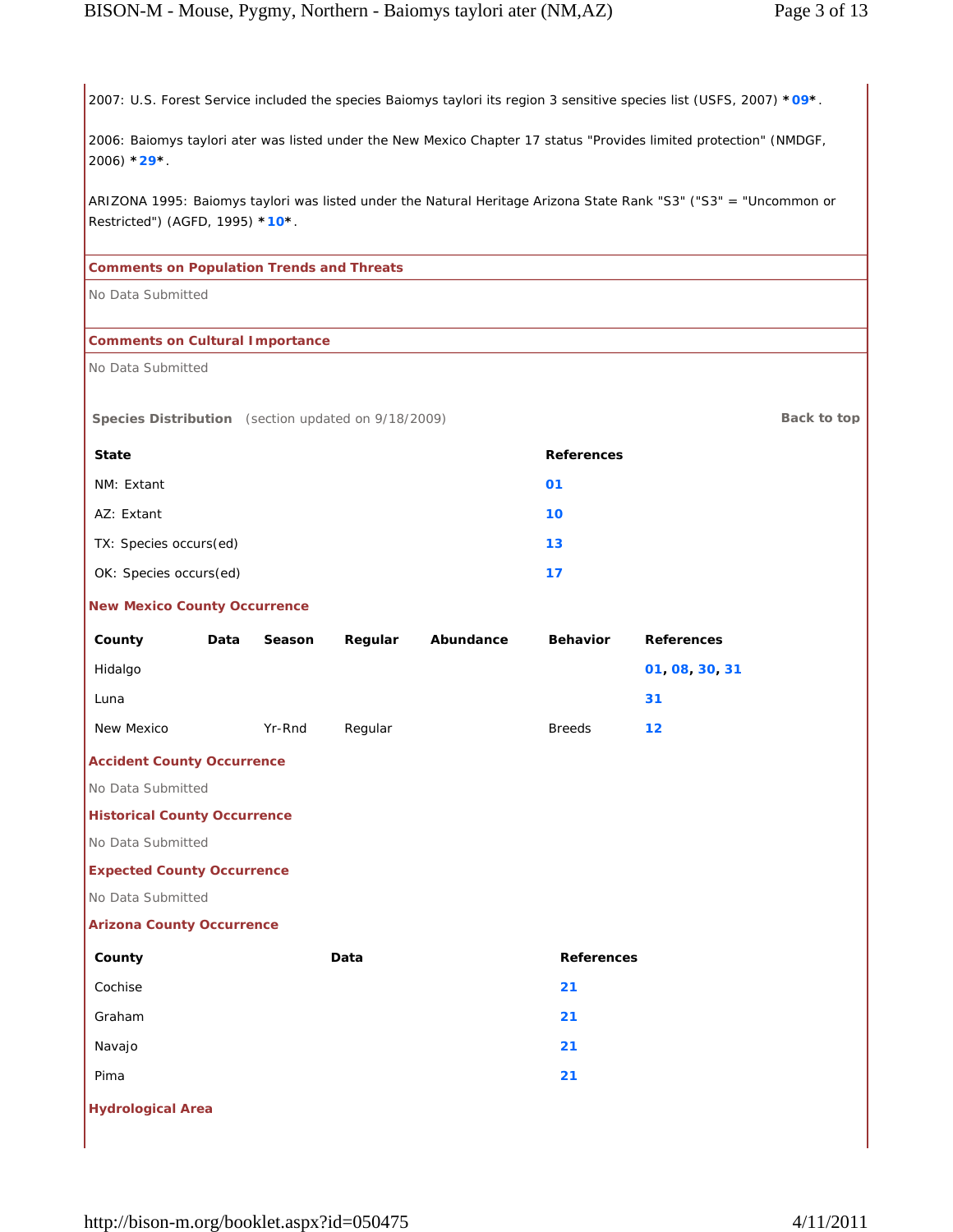**Historical Hydrological Area** No Data Submitted **Other Distribution - New Mexico Land Unit** THE NATURE CONSERVANCY LANDS THE NATURE CONSERVANCY LANDS - GRAY RANCH, (Formerly TNC) MISCELLANEOUS LAND, NEW MEXICO MISCELLANEOUS LAND - GUADALUPE CANYON (HIDALGO COUNTY) **Other Distribution References** - **18, 01? Other Distribution - Arizona**

**Land Unit** US FOREST SERVICE LANDS, ARIZONA CORONADO NATIONAL FOREST **Other Distribution Arizona References** - **11**

**Mountain Range**

No Data Submitted

No Data Submitted

**Comments on Distribution**

NEW MEXICO 1975: These mice inhabit well-developed grassland, especially such kinds as tall stands of Sporobolus in riparian areas, as along Animas Creek Hidalgo County. We also took them in arid grassland at the crest of the Peloncillos and at the west base of the Animas range (Findley et al., 1975) **\*01\***.

1975: Records of occurrence: Specimens examined (total 8): HIDALGO: 18 mi. S and 2 mi. W Animas, 2 (KUM); 25 1/4 mi. S Animas, 1 (MSB); pass on top Peloncillo Mts., Geronimo Trail, 1 (MSB); pass on top Peloncillo Mts., Geronimo Trail, 22 mi S and 2 mi. E Rodeo, 4 (MSB) (Findley et al., 1975) **\*01\***.

1992: On 3 April 1991, a single adult male B. taylori was captured by hand in a shallow, grassy, ephemeral streambed along State Highway 26, 1.6 km N, 9.6 km E Nutt (T20S, R5W, SE 1/4 sec. 4) in northeastern Luna County, New Mexico (Stuart and Scott, 1992) **\*27\***.

1992: Systematic mammal trapping since 1984 at San Simon Cienega, Hidalgo County, near the north end of the Peloncillo Mountains, indicated that pygmy mice were absent there prior to 1988, but were locally abundant in sacaton grassland habitat in 1989 (B.J. Hayward and C.W. Painter, personal communication) (Stuart and Scott, 1992) **\*27\***.

1993: The subspecies B.t.ater is found in Guadalupe Canyon, Hidalgo County, New Mexico (Eifler, pers.comm., 1993) **\*18\***.

1995: (Cook,1986) notes the occurance of this species in the Animas Mts. area, but they are not found in the mountains themselves (Hafner,1995) **\*15\***.

2004: The species Balomys taylori occurs in Hidalgo and Luna counties (Frey, 2004) **\*31\***.

ARIZONA 1986: Found in the southeastern corner of Arizona in the plains and desert grassland vegetative community (Hoffmeister, 1986) **\*07\***.

1996: The northern pigmy mouse, Baiomys taylori (subspecies not specified) occurs in Cochise, Graham, Navajo and Santa Cruz counties, Arizona state (AGFD, 1996) **\*21\***.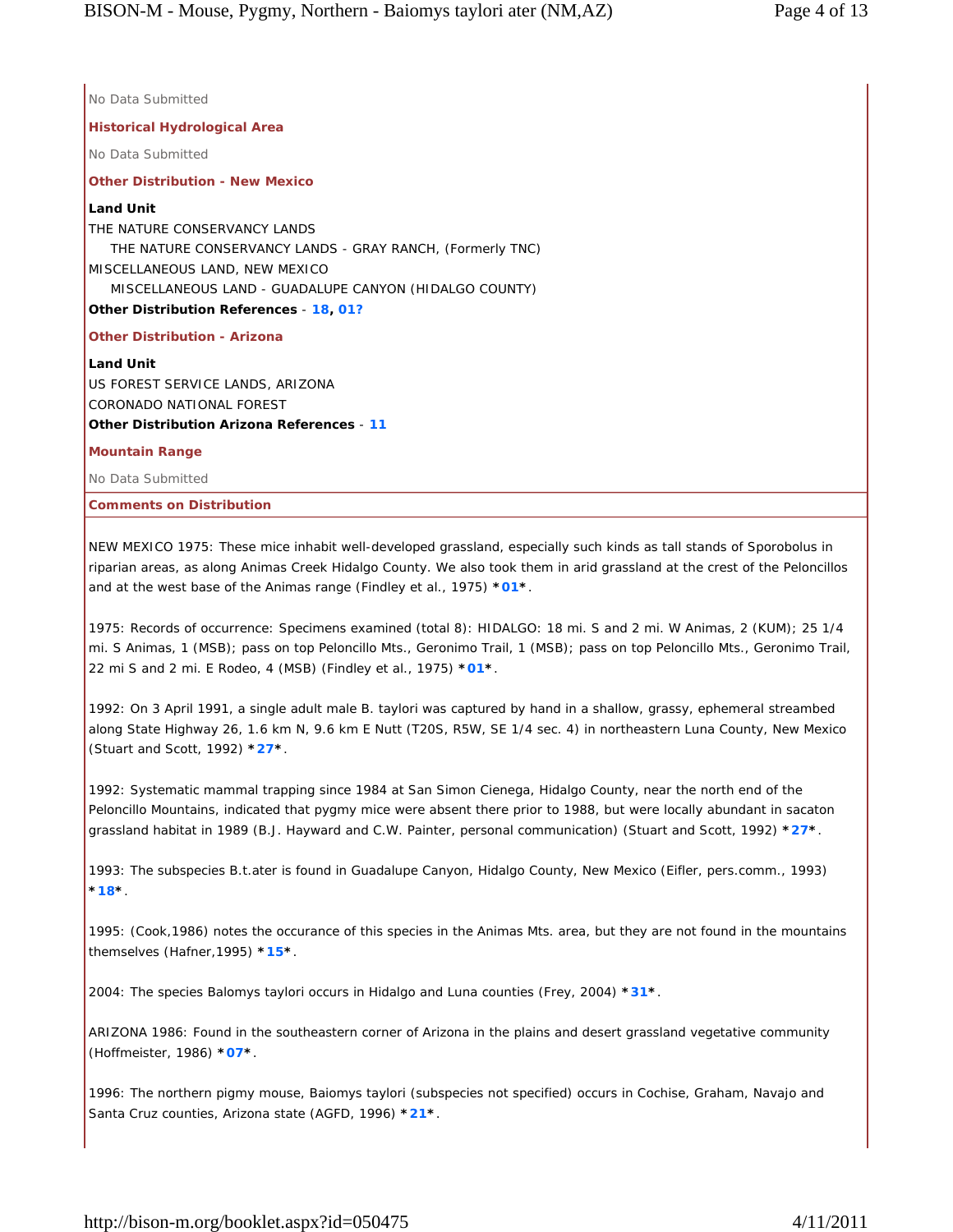TEXAS 1987: This species is cited in northwestern Texas and so straddles the Texas/New Mexico border (Jones et al., 1987) **\*09\***.

Baiomys taylori taylori has been recorded in Yoakum County, Texas within approximately 20 miles of the New Mexican border **\*24\***.

OKLAHOMA 1989: Baiomys taylori occurs in Oklahoma (Tyler, 1989) **\*17\***.

## **Comments on Prehistoric Distribution**

No Data Submitted

| <b>Habitat Association</b>              |                   | Back to top |
|-----------------------------------------|-------------------|-------------|
| <b>General Habitat</b>                  | <b>References</b> |             |
| RIPARIAN                                | 30?               |             |
| RIPARIAN                                | 01?               |             |
| <b>LOWLANDS</b>                         | 28                |             |
| <b>Comments on Habitat Associations</b> |                   |             |

Indicator of southern arid grasslands (Hafner,1995)**\*15\***.

THEY ARE FOUND IN SYCAMORE, COTTONWOOD, AND RABBITBRUSH RIPARIAN HABITATS **\*30\***.

## **Gap Analysis Habitat Associations**

| <b>Gap Vegetation Type</b>                           | Season | Gap Importance | <b>References</b> |
|------------------------------------------------------|--------|----------------|-------------------|
| <b>WOODLANDS</b>                                     | Yr-Rnd | Important      | 999               |
| ENCINAL OAK open/gray/emory/white oak                | Yr-Rnd | Important      | 28                |
| <b>SCRUB</b>                                         | Yr-Rnd | Casual Use     | 999               |
| <b>GREAT BASIN sagebrush</b>                         | Yr-Rnd | Casual Use     | 28                |
| <b>GRASS</b>                                         | Yr-Rnd | Important      | 999               |
| SHORT GRASS STEPPE gramma+buffalograss               | Yr-Rnd | Important      | 1, 7              |
| <b>GREAT BASIN GRASS alkali sacaton</b>              | Yr-Rnd | Casual Use     | 28                |
| CHIH DESERT GRASSLAND black grama                    | Yr-Rnd | Casual Use     | 1, 7              |
| CHIH DESERT GRASSLAND tabosa/sacaton                 | Yr-Rnd | Important      | 7, 26             |
| RIPARIAN                                             | Yr-Rnd | Important      | 999               |
| LOWLAND RIPARIAN cottonwood/sycamore                 | Yr-Rnd | Important      | 7                 |
| ARROYO RIPARIAN Apache plume/mesquite                | Yr-Rnd | Casual Use     | 7, 28             |
| MARSH rush/bulrush/sedge/cattail                     | Yr-Rnd | Casual Use     | 28                |
| <b>Comments on Gap Analysis Habitat Associations</b> |        |                |                   |

On 3 April 1991, a single adult male B. taylori was captured by hand in a shallow, grassy, ephemeral streambed along State Highway 26, 1.6 km N, 9.6 km E Nutt (T20S, R5W, SE 1/4 sec. 4) in northeastern Luna County, New Mexico. Vegetation in the streambed was almost entirely dead herbaceous growth and included Johnson grass (Sorghum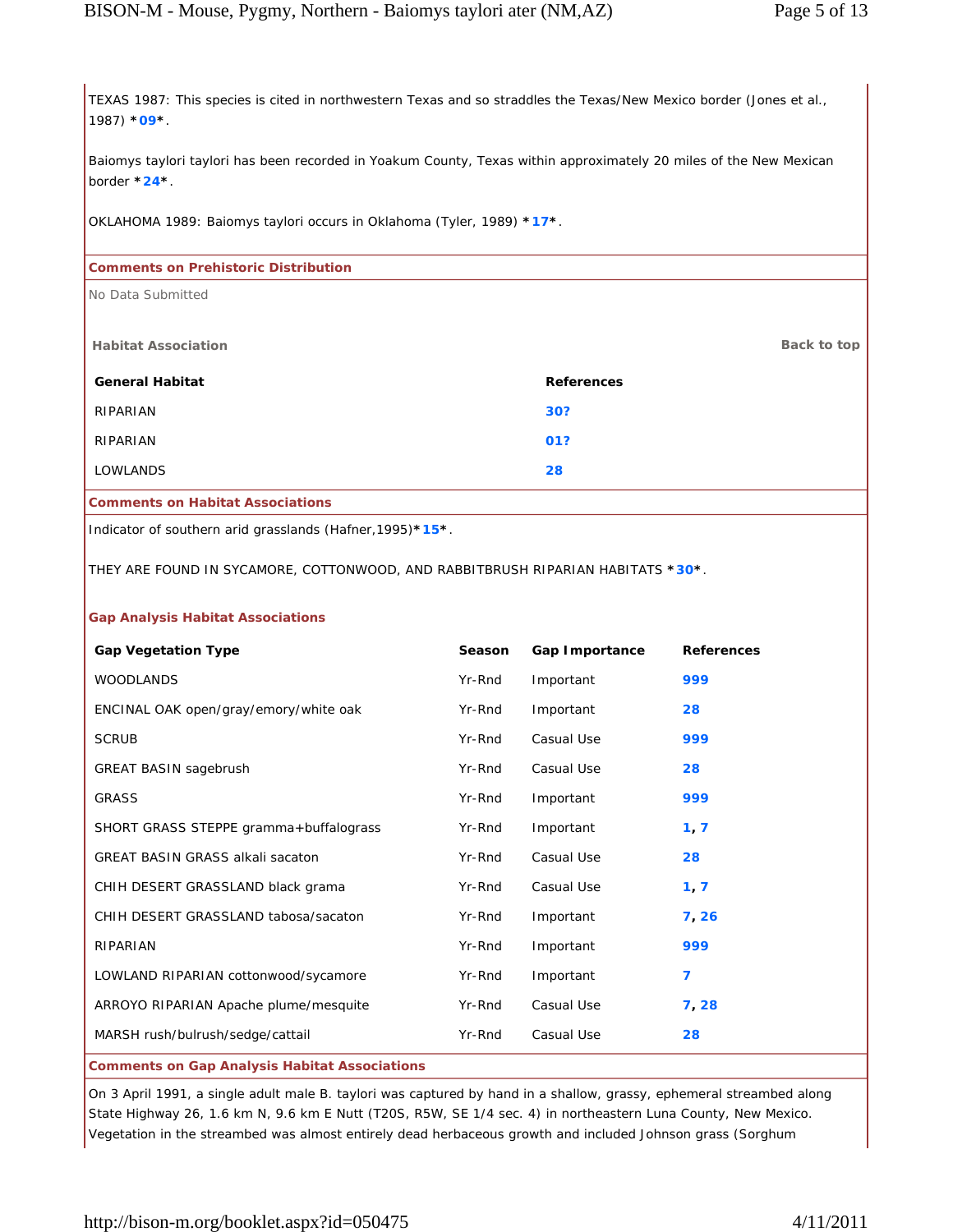halepense), saltgrass (Distichlis stricta), sunflower (Helianthus sp.), and occasional clumps of dropseed grass (Sporobolus sp.). The surrounding rangeland vegetation was primarily tobosa grass (Hilaria sp.) with occasional honey mesquite (Prosopis glandulosa) and fourwing saltbush (Atriplex canescens) (Stuart and Scott, 1992) **\*27\***.

Systematic mammal trapping since 1984 at San Simon Cienega, Hidalgo County, near the north end of the Peloncillo Mountains, indicated that pygmy mice were absent there prior to 1988, but were locally abundant in sacaton grassland habitat in 1989 (B.J. Hayward and C.W. Painter, personal communication). An intensive mammal trapping project by J.H. Brown and other workers at a site near Portal, Cochise County, Arizona (near the New Mexico state line), has been ongoing since July 1977, but B. taylori was only first detected there in November 1989 (D.A. Kelt and J.H. Brown, personal communication). Although these changes in abundance may represent localized population fluctuations, they also may indicate a response to recent shifts in climate or land use, favoring the dispersal of the species into previously unoccupied areas of southwestern New Mexico and southeastern Arizona (Stuart and Scott, 1992) **\*27\***.

## **Land Use / Land Cover Associations**

| Land Use / Land Cover | <b>References</b> |
|-----------------------|-------------------|
| Rangeland             | 30? 07? 01?       |
| Herbaceous Rangeland  | 30? 07? 01?       |
| Forest Land           | 30? 07? 01?       |
| Water                 | 30? 07? 01?       |
| Wetland               | 30? 07? 01?       |
| Nonforested Wetland   | 30? 07? 01?       |

## **Comments on Land Use / Land Cover Associations**

No Data Submitted

#### **National Wetlands Inventory**

No Data Submitted

#### **Comments on National Wetlands Inventory**

No Data Submitted

## **Habitat SAF**

| <b>SAF</b>                                            | <b>References</b> |
|-------------------------------------------------------|-------------------|
| Cottonwood-willow                                     |                   |
| Western live oak                                      |                   |
| <b>Habitat PNV</b>                                    |                   |
| <b>PNV</b>                                            | <b>References</b> |
| Grama-Tobosa Shrubsteppe (Boutloua-Hilaria-Larrea)    | 30?               |
| <b>Habitat Eco Regions</b>                            |                   |
| <b>Eco Region</b>                                     | <b>References</b> |
| Great Plains-Short Grass Prairie: Grama-Buffalo Grass | 30?               |
| <b>Habitat Life Zones</b>                             |                   |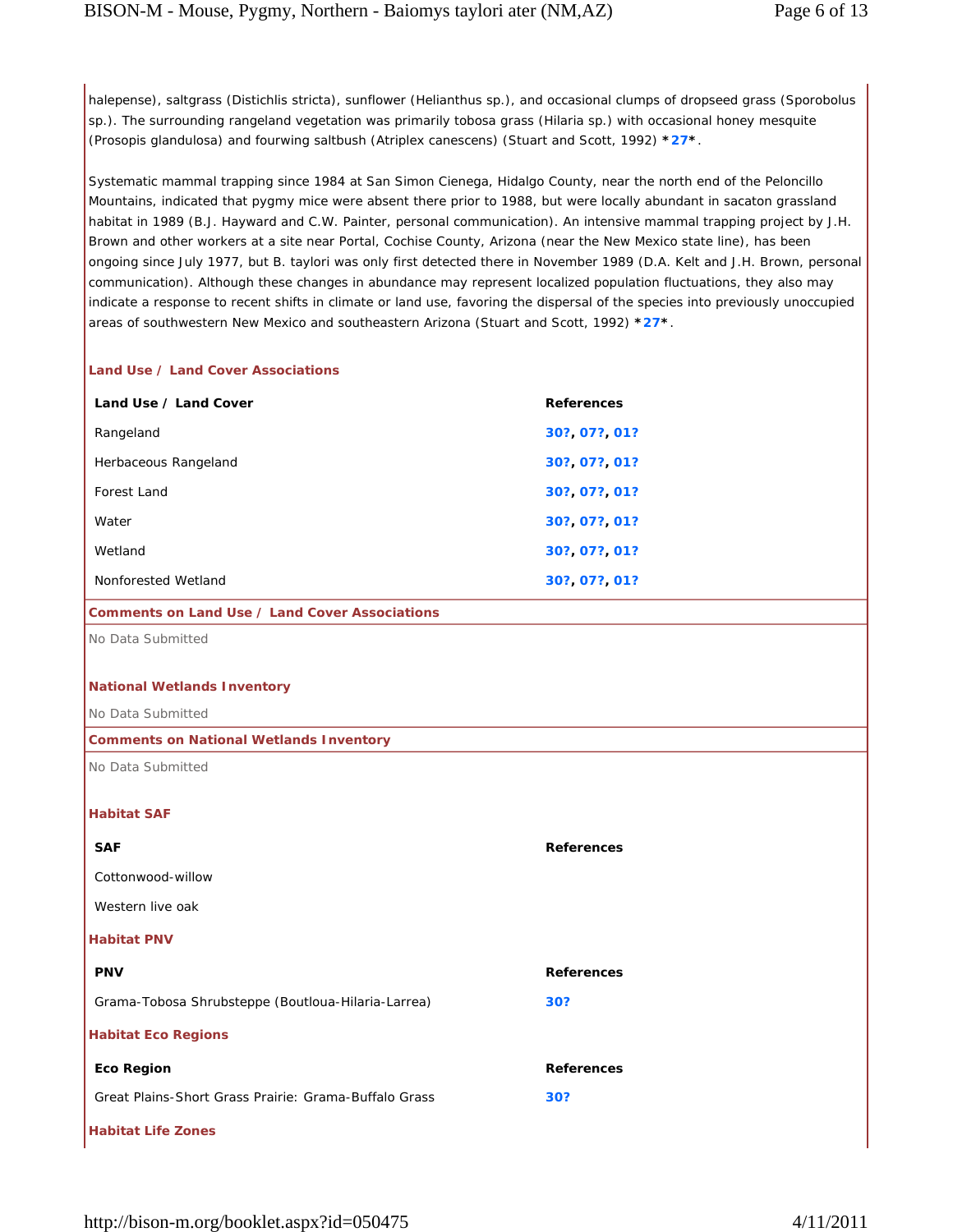| No Data Submitted                                                                                                                           |                                                                  |                                                                                                                                                                                                                                                                                                                                                                                                                                                                                                                                                                                                                                                                                                                                                                                                                                                                                                                                                                                                                  |
|---------------------------------------------------------------------------------------------------------------------------------------------|------------------------------------------------------------------|------------------------------------------------------------------------------------------------------------------------------------------------------------------------------------------------------------------------------------------------------------------------------------------------------------------------------------------------------------------------------------------------------------------------------------------------------------------------------------------------------------------------------------------------------------------------------------------------------------------------------------------------------------------------------------------------------------------------------------------------------------------------------------------------------------------------------------------------------------------------------------------------------------------------------------------------------------------------------------------------------------------|
| <b>Comments on General Habitat Associations</b>                                                                                             |                                                                  |                                                                                                                                                                                                                                                                                                                                                                                                                                                                                                                                                                                                                                                                                                                                                                                                                                                                                                                                                                                                                  |
| Northern pygmy mice are found in shortgrass plains, sactan grassland, sycamore, cottonwood, rabbitbrush, oak savanna,<br>oak woodland *30*. |                                                                  |                                                                                                                                                                                                                                                                                                                                                                                                                                                                                                                                                                                                                                                                                                                                                                                                                                                                                                                                                                                                                  |
| base of the Animas range *01*.                                                                                                              |                                                                  | Northern pygmy mice inhabit well-developed grassland, especially such kinds as tall stands of Sporobolus in riparian areas,<br>as along Animas Creek Hidalgo County. We also took them in arid grassland at the crest of the Peloncillos and at the west                                                                                                                                                                                                                                                                                                                                                                                                                                                                                                                                                                                                                                                                                                                                                         |
|                                                                                                                                             | there were numerous cotton rat runways through the grass $*07*.$ | Northern pygmy mice have a limited distribution in Arizona but where they occur they are most often found in plains and<br>desert grassland vegetation. A favorite place is in good stands of galleta (Hilaria jamesii). We have taken them also among<br>grama, sacaton, mesquite, and yucca and from a "drift" pile of weeds that had accumulated on top of thick grasses. Philip<br>Blosom caught the type series from near Hereford in an area of tall grass and weeds interspersed with much thread-leafed<br>groundsel. They were taken in the heavy vegetation along an infrequently used road (in 1941) in the runways of cotton<br>rats. Between the road and the fence the vegetation was not grazed but rather had a protective cover of dead weeds and<br>grasses as well as some new grasses. At Patagonia, Santa Cruz County pygmy mice were taken in grassy fields with a<br>considerable amount of tall grass. One was taken in a grassy swale surrounded by mesquite and creosote bushes, where |
| <b>Food Habits</b><br>No Data Submitted                                                                                                     |                                                                  | Back to top                                                                                                                                                                                                                                                                                                                                                                                                                                                                                                                                                                                                                                                                                                                                                                                                                                                                                                                                                                                                      |
| <b>Trophic Comments</b>                                                                                                                     |                                                                  |                                                                                                                                                                                                                                                                                                                                                                                                                                                                                                                                                                                                                                                                                                                                                                                                                                                                                                                                                                                                                  |
| No Data Submitted                                                                                                                           |                                                                  |                                                                                                                                                                                                                                                                                                                                                                                                                                                                                                                                                                                                                                                                                                                                                                                                                                                                                                                                                                                                                  |
|                                                                                                                                             |                                                                  |                                                                                                                                                                                                                                                                                                                                                                                                                                                                                                                                                                                                                                                                                                                                                                                                                                                                                                                                                                                                                  |
| LifeStage                                                                                                                                   | <b>Food Item Consumed</b>                                        | Part of Food I tem                                                                                                                                                                                                                                                                                                                                                                                                                                                                                                                                                                                                                                                                                                                                                                                                                                                                                                                                                                                               |
| General                                                                                                                                     | <b>PLANTS</b>                                                    | Fruit/Seeds/Cones                                                                                                                                                                                                                                                                                                                                                                                                                                                                                                                                                                                                                                                                                                                                                                                                                                                                                                                                                                                                |
| <b>Comments on Food Habits - General</b>                                                                                                    |                                                                  |                                                                                                                                                                                                                                                                                                                                                                                                                                                                                                                                                                                                                                                                                                                                                                                                                                                                                                                                                                                                                  |
| No Data Submitted                                                                                                                           |                                                                  |                                                                                                                                                                                                                                                                                                                                                                                                                                                                                                                                                                                                                                                                                                                                                                                                                                                                                                                                                                                                                  |
| <b>Comments on Food Habits - Important</b>                                                                                                  |                                                                  |                                                                                                                                                                                                                                                                                                                                                                                                                                                                                                                                                                                                                                                                                                                                                                                                                                                                                                                                                                                                                  |
| No Data Submitted                                                                                                                           |                                                                  |                                                                                                                                                                                                                                                                                                                                                                                                                                                                                                                                                                                                                                                                                                                                                                                                                                                                                                                                                                                                                  |
| <b>Comments on Food Habits - Adult</b>                                                                                                      |                                                                  |                                                                                                                                                                                                                                                                                                                                                                                                                                                                                                                                                                                                                                                                                                                                                                                                                                                                                                                                                                                                                  |
| No Data Submitted                                                                                                                           |                                                                  |                                                                                                                                                                                                                                                                                                                                                                                                                                                                                                                                                                                                                                                                                                                                                                                                                                                                                                                                                                                                                  |
|                                                                                                                                             |                                                                  |                                                                                                                                                                                                                                                                                                                                                                                                                                                                                                                                                                                                                                                                                                                                                                                                                                                                                                                                                                                                                  |
| <b>Comments on Food Habits - Juvenile</b>                                                                                                   |                                                                  |                                                                                                                                                                                                                                                                                                                                                                                                                                                                                                                                                                                                                                                                                                                                                                                                                                                                                                                                                                                                                  |
| No Data Submitted                                                                                                                           |                                                                  |                                                                                                                                                                                                                                                                                                                                                                                                                                                                                                                                                                                                                                                                                                                                                                                                                                                                                                                                                                                                                  |
| <b>Comments on Food Habits - Larval</b>                                                                                                     |                                                                  |                                                                                                                                                                                                                                                                                                                                                                                                                                                                                                                                                                                                                                                                                                                                                                                                                                                                                                                                                                                                                  |
| No Data Submitted                                                                                                                           |                                                                  |                                                                                                                                                                                                                                                                                                                                                                                                                                                                                                                                                                                                                                                                                                                                                                                                                                                                                                                                                                                                                  |
| <b>Environmental Associations</b>                                                                                                           |                                                                  | Back to top                                                                                                                                                                                                                                                                                                                                                                                                                                                                                                                                                                                                                                                                                                                                                                                                                                                                                                                                                                                                      |
| LifeStage                                                                                                                                   | <b>Environmental Associations</b>                                |                                                                                                                                                                                                                                                                                                                                                                                                                                                                                                                                                                                                                                                                                                                                                                                                                                                                                                                                                                                                                  |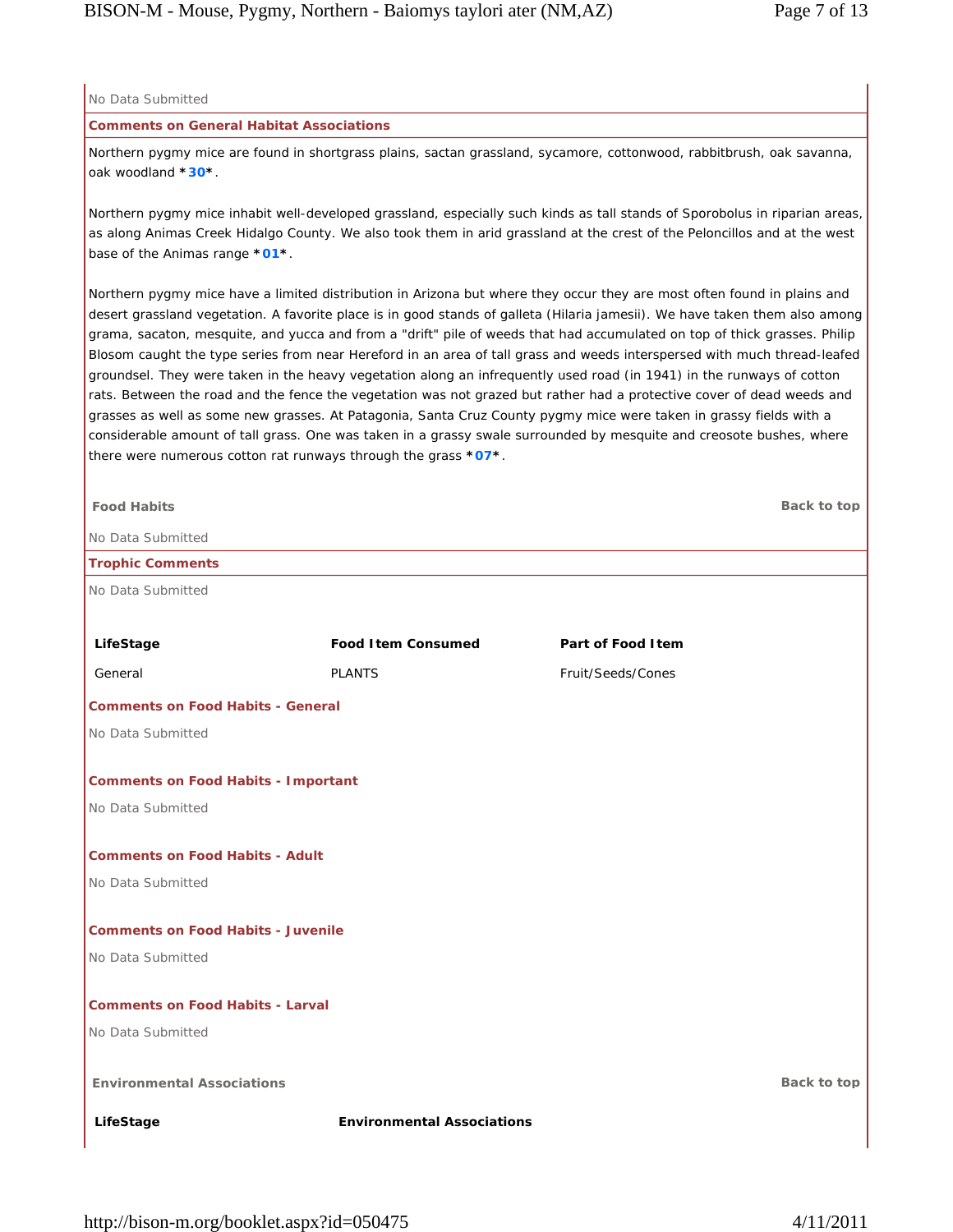| Feeding Adult                                                | See Comments On Environmental Associations                                                                                                                                                                                                                                                                                                                                                                                                                      |
|--------------------------------------------------------------|-----------------------------------------------------------------------------------------------------------------------------------------------------------------------------------------------------------------------------------------------------------------------------------------------------------------------------------------------------------------------------------------------------------------------------------------------------------------|
| General                                                      | Elevation: 4001-5000 ft. (1220 - 1520 m)                                                                                                                                                                                                                                                                                                                                                                                                                        |
| General                                                      | Elevation: 5001-6000 ft. (1520 - 1830 m)                                                                                                                                                                                                                                                                                                                                                                                                                        |
| General                                                      | Elevation: 6001-7000 ft. (1830 - 2130 m)                                                                                                                                                                                                                                                                                                                                                                                                                        |
| General                                                      | Elevation: 7001-8000 ft. (2130 - 2440 m)                                                                                                                                                                                                                                                                                                                                                                                                                        |
| General                                                      | Elevation: Specified in Comments                                                                                                                                                                                                                                                                                                                                                                                                                                |
| General                                                      | Terrestrial Features: Woodlands                                                                                                                                                                                                                                                                                                                                                                                                                                 |
| General                                                      | Grassland: Savannas - Mixed grass and trees                                                                                                                                                                                                                                                                                                                                                                                                                     |
| General                                                      | Grassland: Semi-desert - Yucca\Black gramma                                                                                                                                                                                                                                                                                                                                                                                                                     |
| General                                                      | Tree Distribution in Stand: Savannah (very open)                                                                                                                                                                                                                                                                                                                                                                                                                |
| LifeStage                                                    | <b>References</b>                                                                                                                                                                                                                                                                                                                                                                                                                                               |
| General                                                      | 30                                                                                                                                                                                                                                                                                                                                                                                                                                                              |
| <b>Comments on General Environmental Associations</b>        |                                                                                                                                                                                                                                                                                                                                                                                                                                                                 |
| They are found in elevations above $1675m * 30*$ .           |                                                                                                                                                                                                                                                                                                                                                                                                                                                                 |
|                                                              | We also took them in arid grassland at the crest of the Peloncillos and at the west base of the Animas range *01*.                                                                                                                                                                                                                                                                                                                                              |
|                                                              | ARIZONA Northern pygmy mice have a limited distribution in Arizona but where they occur they are most often found in<br>plains and desert grassland vegetation. They were taken in the heavy vegetation along an infrequently used road (in<br>1941) in the runways of cotton rats. They are found in places that receive more than the usual amount of water *07*.                                                                                             |
| <b>Comments on Limiting Environmental Associations</b>       |                                                                                                                                                                                                                                                                                                                                                                                                                                                                 |
| No Data Submitted                                            |                                                                                                                                                                                                                                                                                                                                                                                                                                                                 |
| <b>Comments on Adult Environmental Associations</b>          |                                                                                                                                                                                                                                                                                                                                                                                                                                                                 |
| No Data Submitted                                            |                                                                                                                                                                                                                                                                                                                                                                                                                                                                 |
| <b>Comments on Breeding Adult Environmental Associations</b> |                                                                                                                                                                                                                                                                                                                                                                                                                                                                 |
| No Data Submitted                                            |                                                                                                                                                                                                                                                                                                                                                                                                                                                                 |
| <b>Comments on Feeding Adult Environmental Associations</b>  |                                                                                                                                                                                                                                                                                                                                                                                                                                                                 |
|                                                              | ARIZONA The overhead weeds together with the grasses appeared to provide a good supply of seeds and a protective<br>cover while foraging. It is possible that if Baiomys is to be a successful competitor for seeds, then the area would have to<br>receive large amounts of water as runoff (as hypothesized by Michael Rosenzweig). Thus natural or man-make swales, as<br>along the sides of roads, that catch water might be necessary for these mice *07*. |
| <b>Comments on Resting Adult Environmental Associations</b>  |                                                                                                                                                                                                                                                                                                                                                                                                                                                                 |
| No Data Submitted                                            |                                                                                                                                                                                                                                                                                                                                                                                                                                                                 |
| <b>Comments on Juvenile Environmental Associations</b>       |                                                                                                                                                                                                                                                                                                                                                                                                                                                                 |
| No Data Submitted                                            |                                                                                                                                                                                                                                                                                                                                                                                                                                                                 |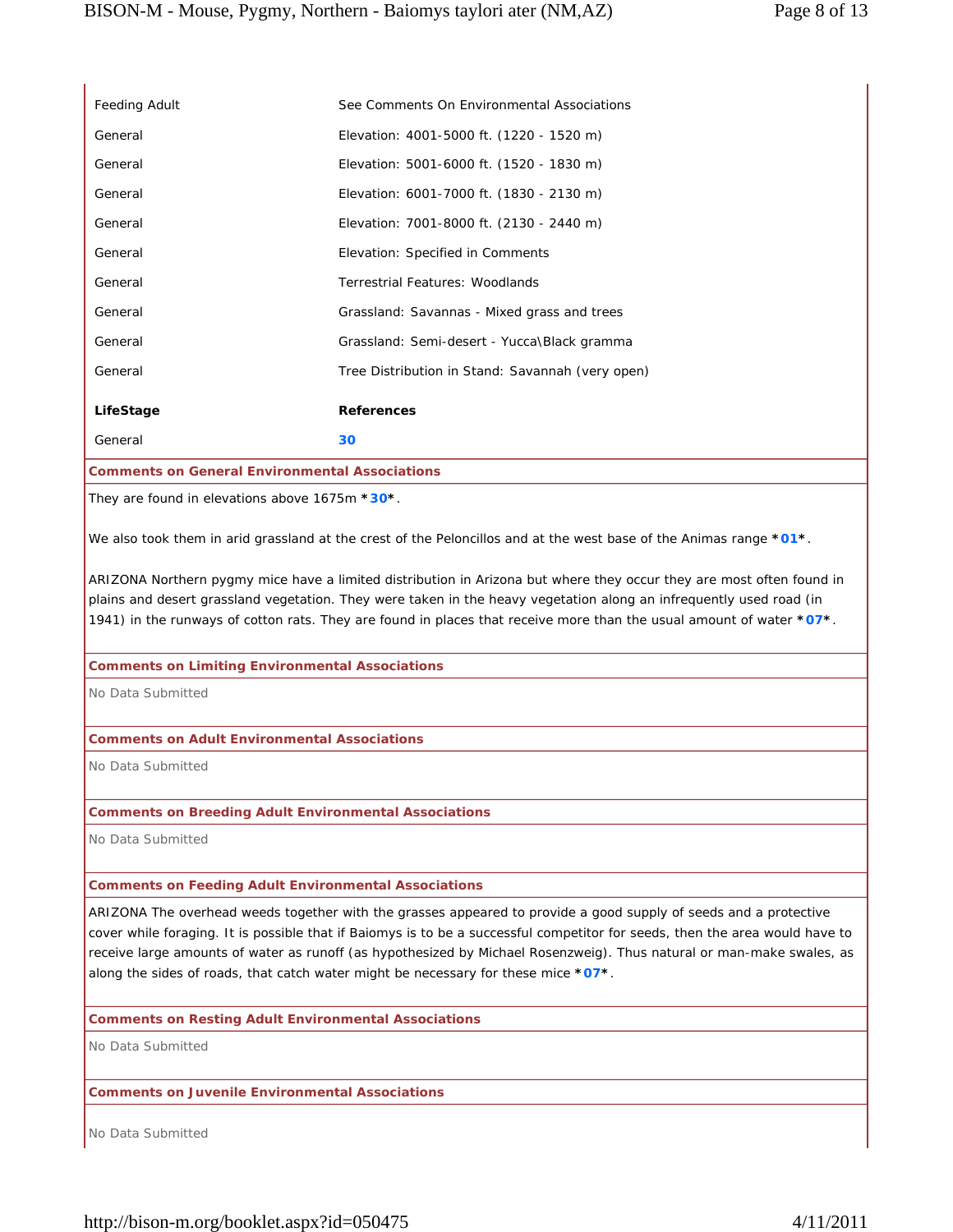**Comments on Resting Juvenile Environmental Associations**

# **Comments on Feeding Juvenile Environmental Associations** No Data Submitted **Comments on Larvae Environmental Associations** No Data Submitted **Comments on Resting Larvae Environmental Associations** No Data Submitted **Comments on Feeding Larvae Environmental Associations** No Data Submitted **Comments on Pupa Environmental Associations**

No Data Submitted

No Data Submitted

**Comments on Egg Environmental Associations**

No Data Submitted

**Life History Back to top**

## **Description**

Baiomys resembles a very small juvenile Peromyscus. No adult Peromyscus is so small as an adult Baiomys, as indicated in the key. From Reithrodontomys, Baiomys differs in lacking grooves on the upper incisors. Although superficially resembling Mus, Baiomys differs in having two, rather than three, longitudinal rows of cusps in the upper molars, and usually in having a hairier, shorter tail **\*01\***.

ARIZONA A small species of Baiomys with small hind feet (usually 14 mm or less), skull short (with occipitonasal length usually less than 19 mm) and narrow (zygomatic breadth less than 10 mm), hyoid with the entoglossal process on the basihyal greatly reduced or absent, baculum small **\*07\***.

## **Reproduction**

ARIZONA In Arizona, pygmy mice have an average litte size of 2.49 young, judging from the laboratory evidence of Quadagno and Banks (1970). The gestation period is 20 days, but this is increased by approximately two days for each young the female is nursing. The estrous cycle is 7.51 +/- 1.75 days. Females reach sexual maturity at between 60 and 70 days; males between 70 and 80 days (Quadagno and Banks). In Texas, a female produced nine litters in 202 days, or one litte every 25 days (Blair, 1941:379). If females in the wild in Arizona are this prolific, few must reach a size to get caught judging from our trapping success. We did catch young anumals, probably one- and-one-half to two months old on January 26, February 2 and 16, and August 16 **\*07\***.

#### **Behavior**

In captivity, northern pygmy mice are often heard to give audible sounds. As with the grasshopper mice, they point their noses upward when they give the sound **\*07\***.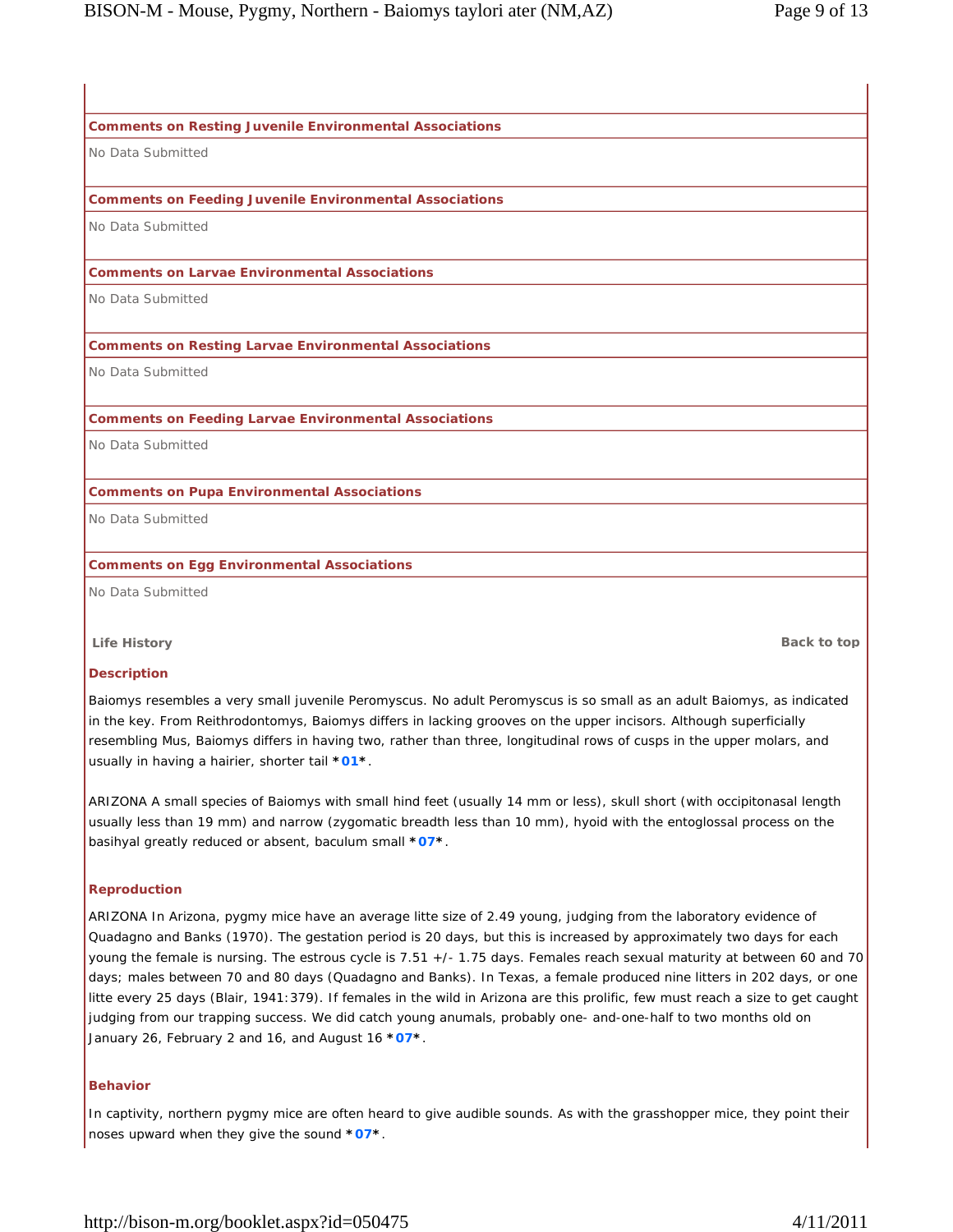## **Species Origin**

No Data Submitted

#### **Limiting Factors**

No Data Submitted

## **Population Attributes**

No Data Submitted

#### **Life History Codes**

Origin: Native to NM

Gestation/Incubation Period: 3-4 weeks (15-28 days)

Gestation/Incubation Period: Specified in Comments

Reproduction: Viviparous/Ovoviviparous (live bearing)

Birth/Hatching of young: Specified in Comments

Offspring per Reproductive Effort: Specified in comments

Reproductive Efforts per Year: Specified in Comments

**Life History Code References** - **07, 25**

#### **Comments on Life History Codes**

+1199+ Gestation period is 20 days, but this is increased by approximately two days for each young the female is nursing **\*07\***.

+1599+ Young animals taken, probably one-and-one-half to two months old on January 26, February 2 and 16, and August 16 **\*07\***.

+2199+ In Arizona, pygmy mice have an average litter size of 2.49 (Quadagno and Banks, 1970) **\*07\***.

+2399+ In Texas, a female produced nine litters in 202 days, or one litter every 25 days (Blair, 1941:379) **\*07\***.

(1995) Previosly, pymy mice have not been taken in large numbers at their most northern distribution limit in southwestern New Mexico; however, in two trapping sessions in march, 1982, I capyured 37 mice in the sacaton grassland where previos intensive trappings had revealed only one. Several traps contained two individuals each. One pregnant female (two embryos, 4mm.) was collected (Cook,1986)**\*16\***.

#### **Comments on Species Association**

A favorite place for northern pygmy mice is in good stands of galleta **\*07\***.

## **Wildlife Disease and Parasites**

No Data Submitted

## **Comments on Disease**

No Data Submitted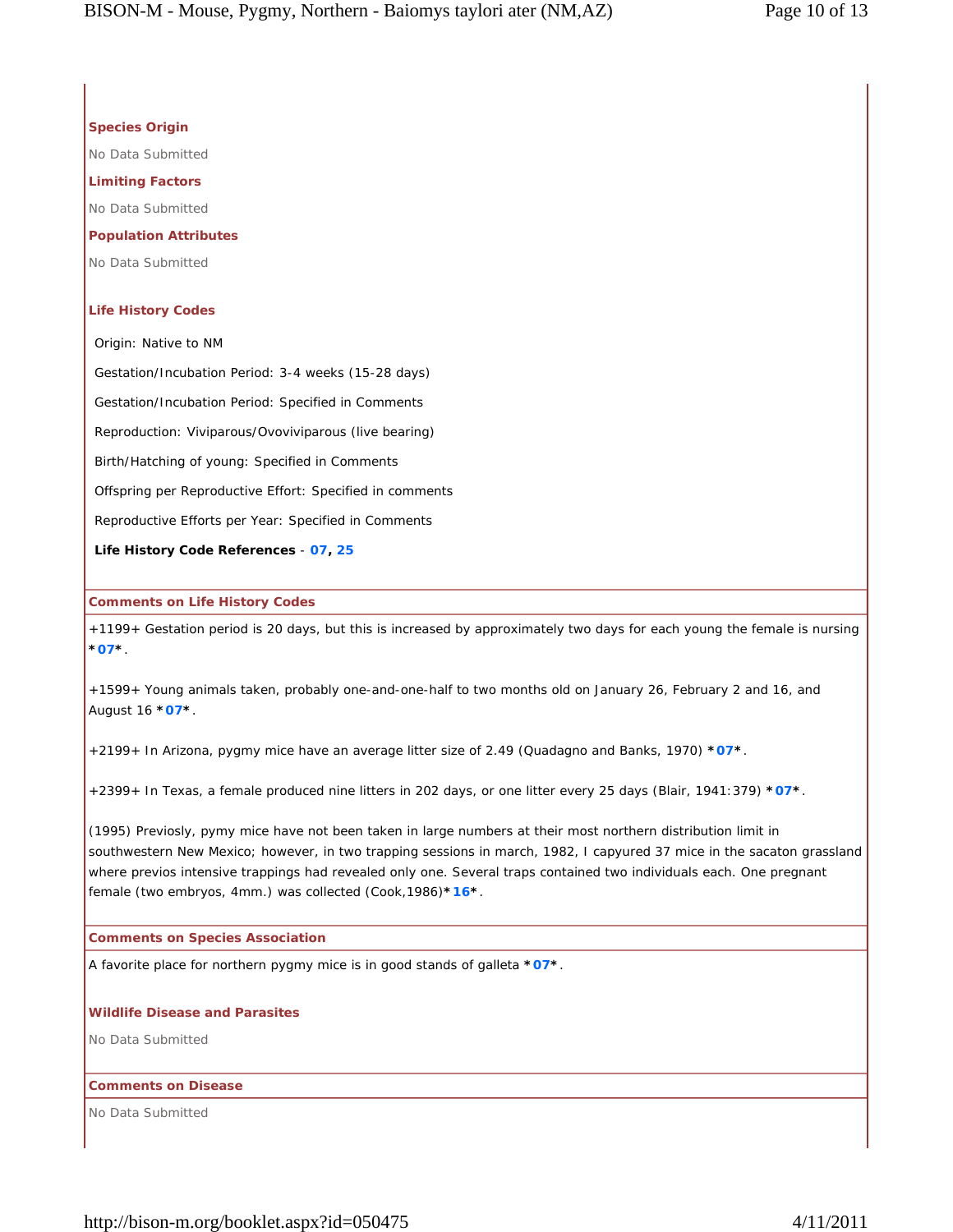| <b>Management Practices</b>                                                                                                                                                                                                                                                                                                                                                                                                                                                                                                                                                 | Back to top                                    |
|-----------------------------------------------------------------------------------------------------------------------------------------------------------------------------------------------------------------------------------------------------------------------------------------------------------------------------------------------------------------------------------------------------------------------------------------------------------------------------------------------------------------------------------------------------------------------------|------------------------------------------------|
| <b>Comments on Special or Standard Techniques</b>                                                                                                                                                                                                                                                                                                                                                                                                                                                                                                                           |                                                |
| AGING -- Skulls can be put into five groups on the basis of wear on molar teeth. In group 1, M3 is just breaking through<br>the jaw; group 2, M3 has the lingual cusps worn smooth but M1-2 show little wear; group 3, M3 is worn smooth and M1-2<br>with lingual cusps almost worn smooth; group 4, all lingual cusps worn smooth and labial cusps showing considerable<br>wear; group 5, all cusps worn smooth and pattern mostly obliterated. Groups 4 and 5 can be combined and regarded as<br>"adults" in the measurements and analyses, unless otherwise stated *07*. |                                                |
| <b>Effects</b>                                                                                                                                                                                                                                                                                                                                                                                                                                                                                                                                                              | <b>Management Action</b>                       |
| Adverse                                                                                                                                                                                                                                                                                                                                                                                                                                                                                                                                                                     | ANIMAL DAMAGE CONTROL (ADC) Chemical           |
| Adverse                                                                                                                                                                                                                                                                                                                                                                                                                                                                                                                                                                     | ADC: Zinc Phosphide, above ground (grain bait) |
| <b>Effects</b>                                                                                                                                                                                                                                                                                                                                                                                                                                                                                                                                                              | <b>References</b>                              |
| Adverse                                                                                                                                                                                                                                                                                                                                                                                                                                                                                                                                                                     | 22, 23                                         |
| <b>Comments on Management Practices</b>                                                                                                                                                                                                                                                                                                                                                                                                                                                                                                                                     |                                                |
| No Data Submitted                                                                                                                                                                                                                                                                                                                                                                                                                                                                                                                                                           |                                                |
| <b>Comments on Animal Damage Control Methods</b>                                                                                                                                                                                                                                                                                                                                                                                                                                                                                                                            |                                                |
| "RESULTS MANAGEMENT PRACTICES" (MGT.FIELD & MGT fields) section, assumes the practice occurs in occupied habitat<br>and is applied without mitigation. For more information, contact Jon Klingel, Conservation Services Division, NM Dept of<br>Game and Fish. Santa Fe, NM. Zinc phosphide is highly toxic to rodents (USDA, 1994)*22* and (Johnson and Fagerstone,<br>$1994$ <sup>*</sup> 23 <sup>*</sup>                                                                                                                                                                 |                                                |
| <b>Comments on Recommended Management Practices</b>                                                                                                                                                                                                                                                                                                                                                                                                                                                                                                                         |                                                |
| No Data Submitted                                                                                                                                                                                                                                                                                                                                                                                                                                                                                                                                                           |                                                |
| <b>Comments on Historical Management Practices</b>                                                                                                                                                                                                                                                                                                                                                                                                                                                                                                                          |                                                |
| No Data Submitted                                                                                                                                                                                                                                                                                                                                                                                                                                                                                                                                                           |                                                |
| <b>Comments on Population Status</b>                                                                                                                                                                                                                                                                                                                                                                                                                                                                                                                                        |                                                |
| No Data Submitted                                                                                                                                                                                                                                                                                                                                                                                                                                                                                                                                                           |                                                |
| <b>References</b>                                                                                                                                                                                                                                                                                                                                                                                                                                                                                                                                                           | Back to top                                    |
|                                                                                                                                                                                                                                                                                                                                                                                                                                                                                                                                                                             |                                                |
| 1 - Findley, J.S., A.H. Harris, D.E. Wilson, and C. Jones. 1975. Mammals of New Mexico. University of New Mexico Press,<br>Albuquerque, New Mexico. xxii + 360 pp.                                                                                                                                                                                                                                                                                                                                                                                                          |                                                |
| 2 - A preliminary checklist of the native mammals of New Mexico. New Mexico Department of Game and Fish, Endangered<br>Species Program, Santa Fe, New Mexico 87503. January 8, 1988.                                                                                                                                                                                                                                                                                                                                                                                        |                                                |
| 3 - New Mexico Dept. of Game and Fish - Endangered Species Program. 1990. Checklist of the native mammals of New<br>Mexico. September 12, 1990. Santa Fe, New Mexico.                                                                                                                                                                                                                                                                                                                                                                                                       |                                                |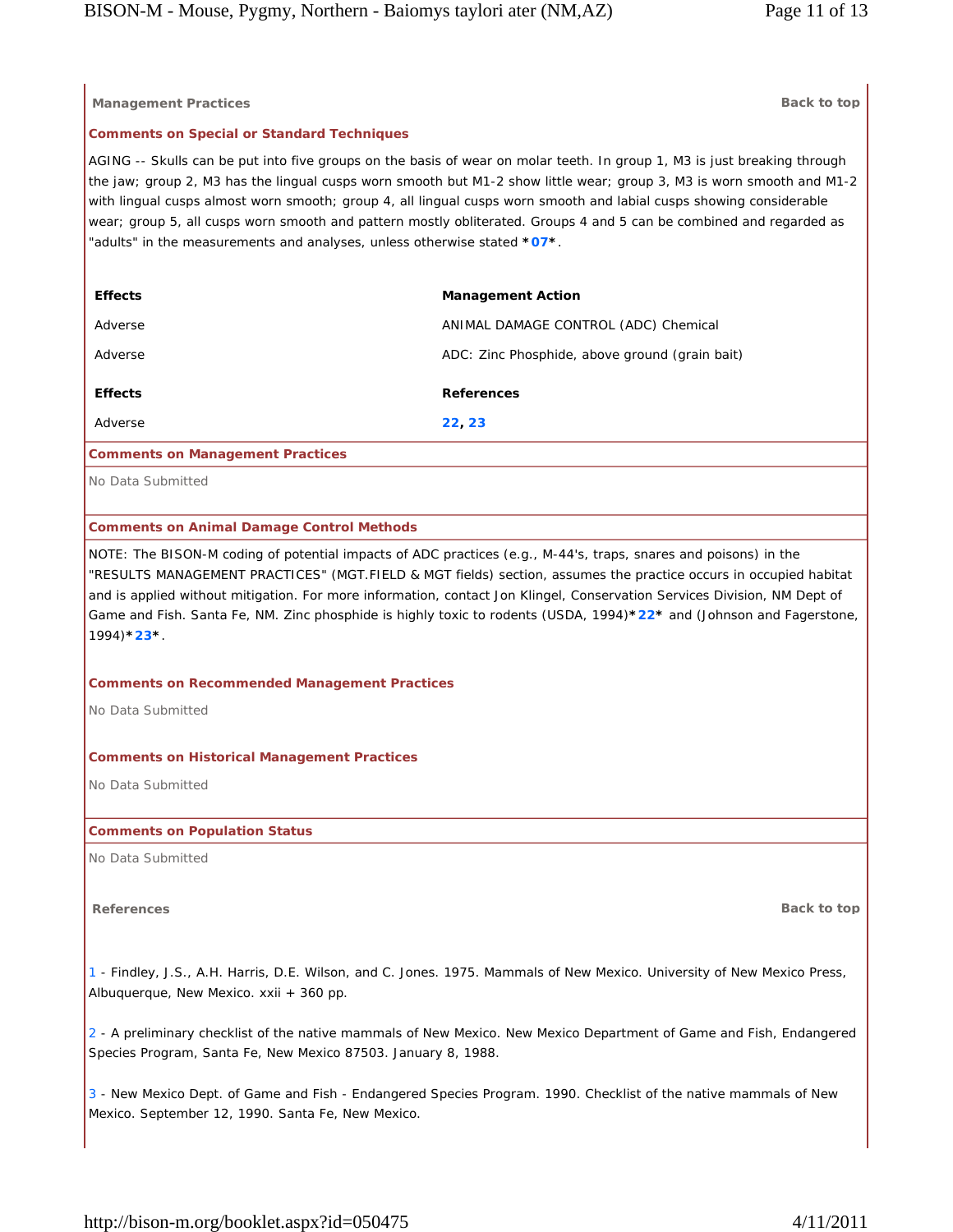4 - New Mexico Statutes Annotated Chapter 17, Game and Fish, Pamphlett #33, 1988, Replacement Pamphlet, 17-2-3. Protected wildlife species and game fish defined. Michie Co., Law Publishers, Charlottesville, VA.

5 - Honaki, et al. 1985. Mammal Species of the World.

6 - Hoffmeister, D.F. 1986. Mammals of Arizona. The Univ. of Arizona Press and the Arizona Game and Fish Dept. 602pp.

7 - Hoffmeister, D.F. 1986. Mammals of Arizona. The University of Arizona Press and the Arizona Game and Fish Dept. 602pp.

8 - Distribution of Mammals. Database from the Museum of Southwestern Biology. University of New Mexico, Albuquerque, NM.

9 - Jones, J. Knox, et al. 1987. Annotated Checklist of Recent Mammals of Northwestern Texas. In Occasional Papers of The Museum of Texas Tech University. Number 111; 13 pp.

10 - Arizona Game and Fish Department. (February, 1995). Status Designations Notebook. Heritage Data Management System (HDMS). Phoenix, AZ.

11 - Patton, D. 1994. R3HARE Database. Northern Arizona University. Dept. of Forest Science. Flagstaff, AZ.

12 - Klingel, Jon T. Biologist, Conservation Services Division, New Mexico Department of Game and Fish, Santa Fe, NM. Personal Communication September, 1995.

13 - Davis, William B. and David J. Schmidly. 1994. The Mammals of Texas. Texas Parks and Wildlife; Nongame and Urban Program. 4200 Smith School Road. Austin, TX, 78744.

14 - Sandoval, Andrew V. 1996. NMDGF, Biologist. New Mexico Wildlife Non-English Language Common Names -- Language: Spanish. NMDGF, Santa Fe.

15 - Hafner, David J. December, 1995. New Mexico Museum of Natural History. 1801 Mountain Road NW. Albuquerque, NM 87104. Personal communication. (BISON-M species account partially reviewed)

16 - Cook, Joseph A. Occasional Papers the Museum of Southwestern Biology No.4 June 30, 1986. The Mammals of the Animas Mountains and Adjacent Areas, Hidalgo County, New Mexico. University of New Mexico. 45 pp.

17 - Tyler, Jack D. 1989. Checklist of the Mammals of Oklahoma. In: Mammals of Oklahoma (Caire, et al., 1989). University Press: Norman and London. pp.83-86.

18 - Eifler, Maria. January, 1993. Mammal Division of the University of Kansas Museum of Natural History. Personal Communication (r.e., Collections from Hidalgo County/Guadalupe Canyon).

19 - New Mexico Natural Heritage Database. October, 1996. List of Species of New Mexico with NHP "Tracked" Status.

20 - Frey, Jennifer K. and Terry L. Yates. 1996. Mammalian Diversity in New Mexico. New Mexico Journal of Science. Vol.36:4-37.

21 - Arizona Game and Fish Department. June, 1996. Natural Heritage Program. Phoenix, AZ.

22 - USDA. April 1994. Animal Damage Control Program; Final Environmental Impact Statement. US Dept. of Agriculture, Animal and Plant Health Inspection Service. 3 volumes.